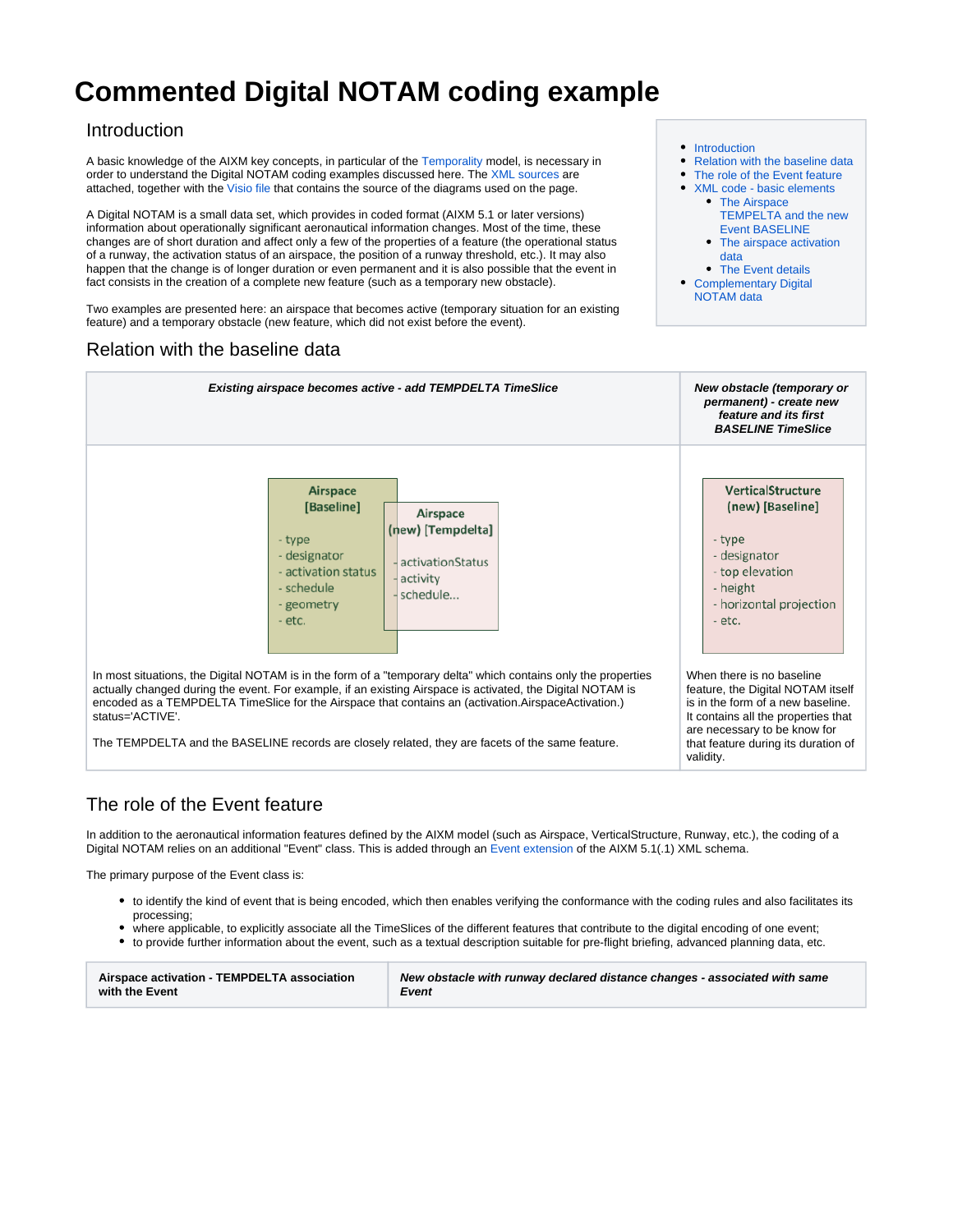

### <span id="page-1-0"></span>XML code - basic elements

<span id="page-1-1"></span>The airspace activation will be used further in order to detail the AIXM XML coding of the Digital NOTAM.

**The Airspace TEMPELTA and the new Event BASELINE Legend**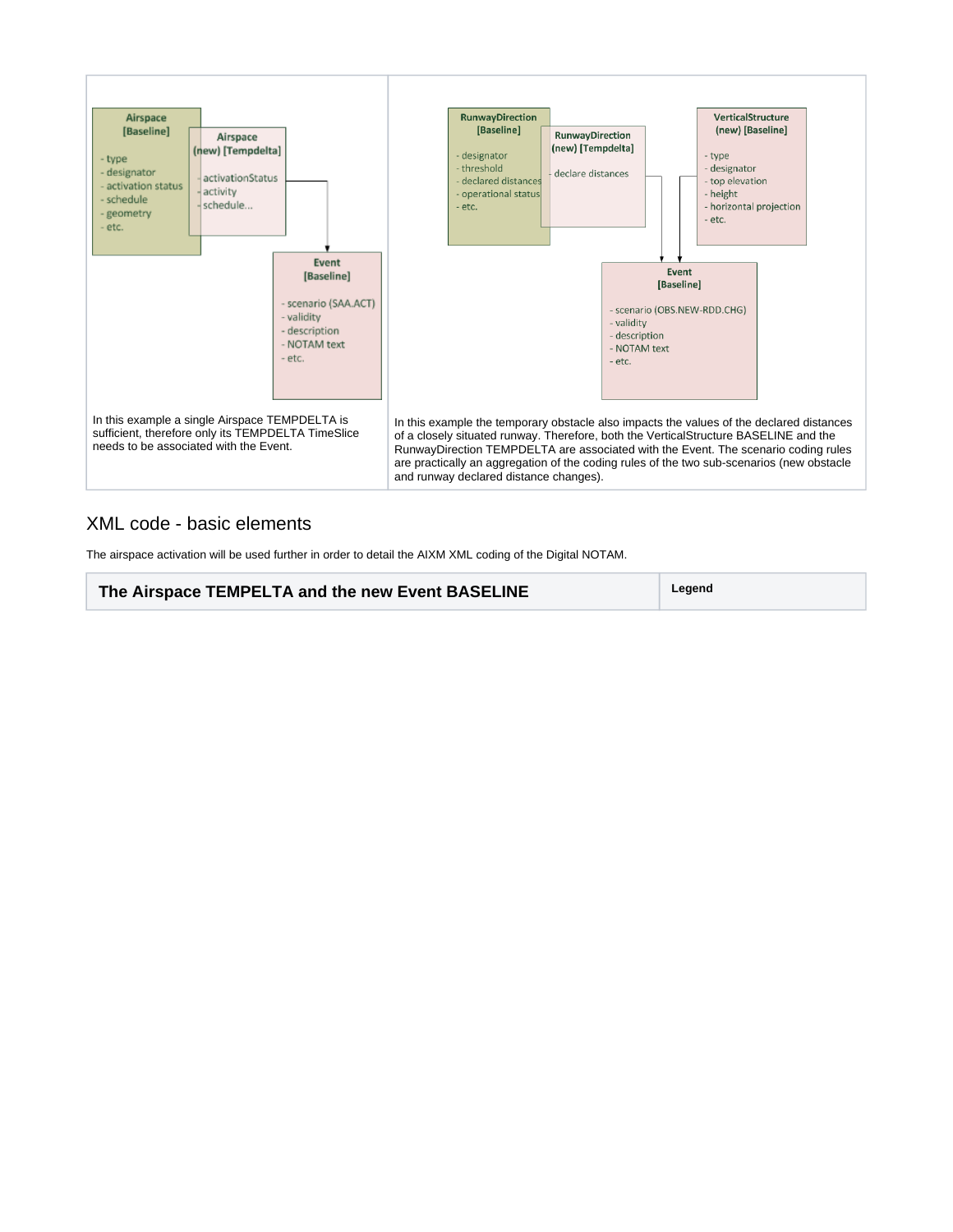

#### **Note**

further down.

Note that the TEMPDELTA contains strictly the Airspace feature properties that have a different value during the event, as compared to the baseline situation. For example, the name, designator, etc. properties are not modified and thus not included in the TEMPDELTA.

 $(3)$  This **<event:theEvent>** element associates the Airspace TEMPDELTA TimeSlice with the Event. The association is encoded as an "abstract reference" in this example (see the [AIXM Feature](http://aixm.aero/sites/aixm.aero/files/imce/AIXM51/aixm_feature_identification_and_reference-1.0.pdf)  [Identification and Reference,](http://aixm.aero/sites/aixm.aero/files/imce/AIXM51/aixm_feature_identification_and_reference-1.0.pdf)  [chapter 3.4](http://aixm.aero/sites/aixm.aero/files/imce/AIXM51/aixm_feature_identification_and_reference-1.0.pdf) for further details about this topic).

 $(4)$  The Event element is also present in the Digital NOTAM encoding. Note that in this view this element also is collapsed, there are 49 hidden lines. The details are will be discussed further down.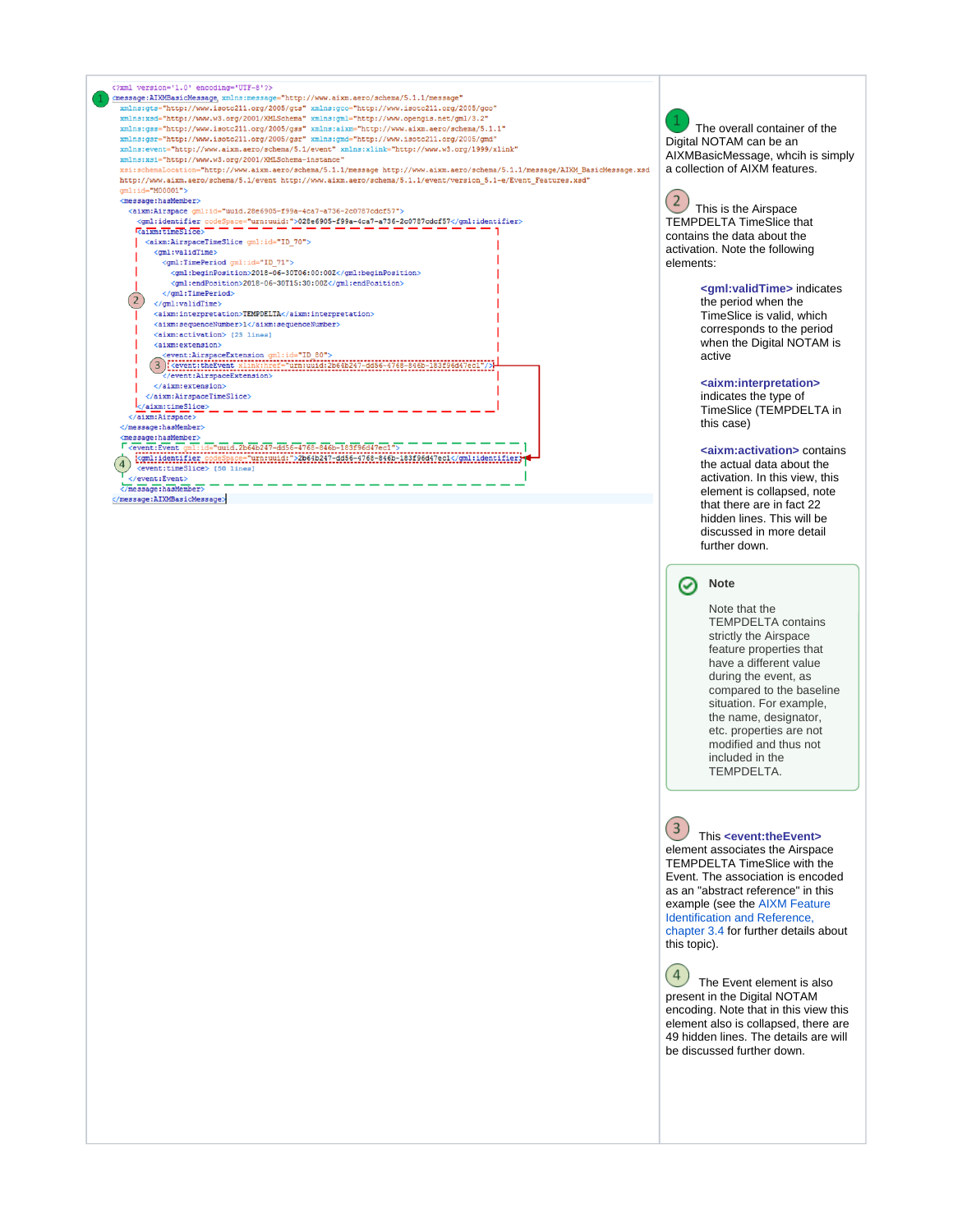#### <span id="page-3-1"></span><span id="page-3-0"></span>**The airspace activation data Legend** <aixm:activation>  $(5)$ (5)<aixm:AirspaceActivation\_gml:id="ID\_72"> The data about the airspace <aixm:annotation> activation is provided with an **<aixm:** <aixm:Note gml:id="ID 74"> **AirspaceActivation>** element. The <aixm:purpose>REMARK</aixm:purpose> <aixm:translatedNote> complete list of properties of this element is described in the [AIXM](http://aixm.aero/sites/aixm.aero/files/imce/AIXM51HTML/AIXM/Diagram_AirspaceActivation.html?menu=open)   $(8)$ <aixm:LinguisticNote gml:id="ID\_75"> <aixm:note>In between firing periods, UAV unmanned aerial vehicle activity will take place. [UML model](http://aixm.aero/sites/aixm.aero/files/imce/AIXM51HTML/AIXM/Diagram_AirspaceActivation.html?menu=open) . Prohibited for all manned military and civilian aircraft during UAV activity. More info can be obtained via EBMIZGZF or phone 0032 (0) 27524452.</aixm:note>  $(6)$  $\langle$ /aixm:LinguisticNote> The type of activity (coded  $\langle$ /aixm:translatedNote> value "UAV" according to the AIXM  $\langle$ /aixm:Note> predefined list of values for this </aixm:annotation> <aixm:activity>UAV</aixm:activity> property) and the "ACTIVE" status (6)<br>
<aixm:activity>URV</aixm:activity><br>
<aixm:status>ACTIVE</aixm:activity><br>
<aixm:levels><br>
<aixm:activity><br>
<aixm:activity><br>
<aixm:activity><br>
<aixm:activity> are explicitly provided in the Digital NOTAM coding. <aixm:AirspaceLayer gml:id="ID\_73"> variantinoperLimit uom="OTHER">CEILING</aixm:upperLimit><aixm:upperLimit uom="OTHER">CEILING</aixm:1owerLimit>  $(7)$  $(7)$  The <aixm:levels> complex  $\langle$ /aixm:AirspaceLayer> element is mandatory and indicates </aixm:levels> the vertical extent of the activation. The special coded values "FLOOR" </aixm:activation> and "CEILING" indicate that the airspace is active between its predefined lower and upper limits, as contained in the baseline data. The explicit values are not copied here.  $(8)$  A Digital NOTAM may still contain free text annotations, for information that is intended for human operators and for which there is no predefined AIXM property. This this case, the annotation provides details about the activity and who to contact for further information. Note that it is possible to further qualify a free text annotation, using purpose ('REMARK' in this case) and indicating that it concerns a specific property of the feature, In this example, the first sentence ("In between firing periods...") would better be encoded as a separate annotation, associated with the **<aix m:activity>** property. **The Event details Legend**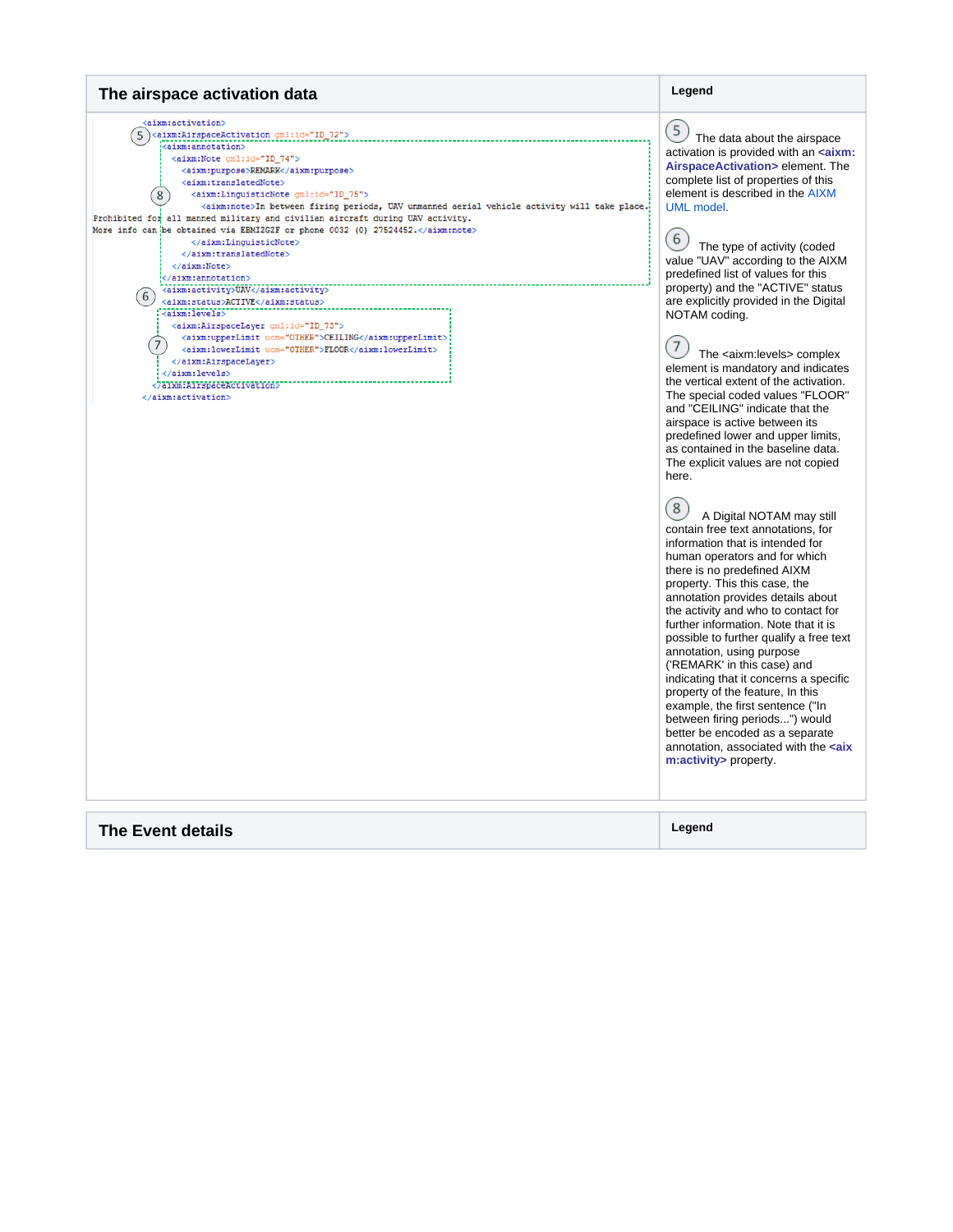<span id="page-4-0"></span>